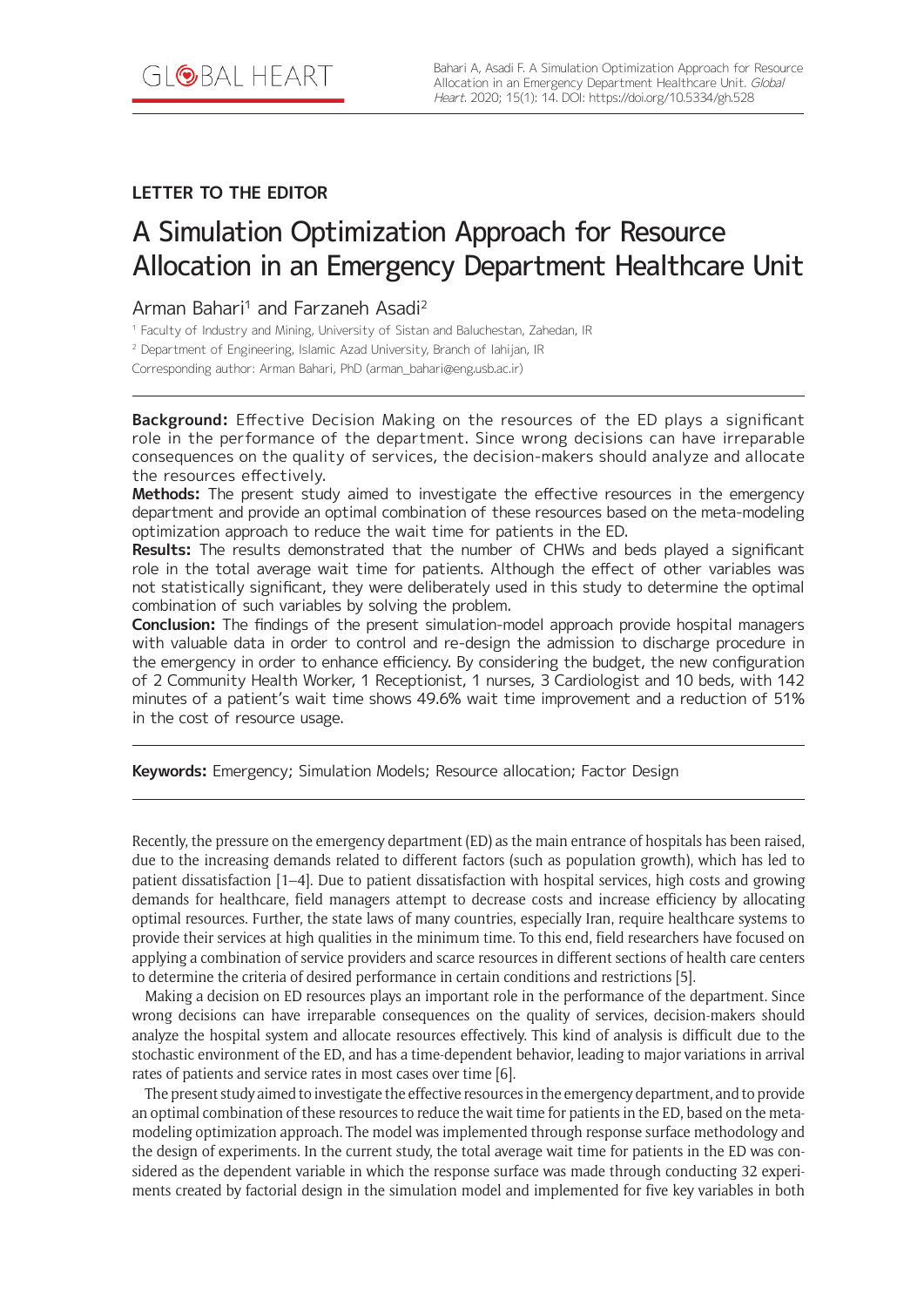

**Figure 1:** The simulated flow of patients in the ED, by Visual Paradigm.

maximum and minimum levels. Community health workers (X<sub>1</sub>), receptionists (X<sub>2</sub>), nurses (X<sub>3</sub>), cardiologists  $(X_4)$ , and ED beds  $(X_5)$  were considered as independent variables. The inputs required to create the model included the amount of allocating different patients to each part of the process, the amount of the costs allocated to the resources and the number of required patients to repeat the simulation.

Since resource planning is crucial for reducing the average wait time for patients in the intensive care unit, the present study aimed to simulate the process-based approach, while eliminating the public sector in the model. In the simulation model, the process begins when a patient arrives through the ED, and ends when a patient is discharged from the ED or is admitted into hospital inpatient units. The triage system in the ED is based on the urgency in which the patients are categorized from 1 (most urgent) to 5 (least urgent) levels. This department receives within 24 hours an average of 52,000 patients a year, which is about 145 patients daily. About 40% of patients of this ED have heart problems and should receive their services as soon as possible [4].

The **Figure 1** below illustrates the simulation flow of patients in the form of a process simulation in Visual Paradigm International Ltd 12.0. As seen in the figure, based on the classification, ESI 1 refers to patients with the highest urgency, usually admitted to the hospital by ambulance. These patients are promptly transported to the CPR center where they are resuscitated via ECG. In the case of successful CPR, the patient is transported to the CPU. ESI 2 patients are primarily physically assessed by nurses. Afterwards, they pass the admission section and enter the CPU with no delay. ESI 3–5 patients should first go to the admission section, where their personal information is recorded. After the admission procedure, ESI 3 and 4 patients are transported to the intensive care unit, while ESI 5 patients leave the emergency after visiting general practitioners.

According to the obtained results from statistical tests of validation, which are collected for a regression meta-model with different interactions, a response-surface meta-model with three different interactions (P-Value = 0/0483<0/05) was selected as the candidate meta-model. It means only trinary combinations of the main variables were used in the meta-model, including:  $X_1X_2X_3$ ,  $X_1X_2X_4$ ,  $X_1X_3X_5$ ,  $X_1X_4X_5$ ,  $X_2X_3X_4$ ,  $X_2X_4X_5$ ,  $X_{3}X_{4}X_{5}$ . The quadratic and quintuple combinations were excluded. **Table 1** indicates the statistical analysis and fitting of the experiment factors. As shown, the factors with p-value < 0.05 remained in the meta-model. In the experiments related to the wait time of patients, the amount of  $R^2$  was 94.19%, which indicated the accuracy of variations in the rate of patient wait time. The adjusted- $R<sup>2</sup>$  showed 70% variation in the independent variables of the model, which are the number of key resources. The sum of squares of the predicted errors for the model was 2.94. Also, obtaining the statistics for controlling the efficiency of the predictions due to the proper performance of the model is in the prediction phase.

The results of p-value analysis are as follows. The main factors  $X_{_1}$  and  $X_{_5}$ are statistically significant, while  $X_{_2},$  $X_3$  and  $X_4$  are not. The interaction effects between  $X_1$  and  $X_5$ ;  $X_5$  and  $X_3$  are significant, statistically. However, other two-way interaction effects between variables are not as such. In addition, the internal effects of  $X_2^2$ are significant statistically, while those of  $X_1^2$  and  $X_3^2$  are not significant.

Based on the analysis, statistically significant factors were included in the pseudo-model, while those of statistic insignificance were deleted in the final model. The decision variables of  $X_{_2}$ ,  $X_{_3}$  and  $X_{_4}$ are intentionally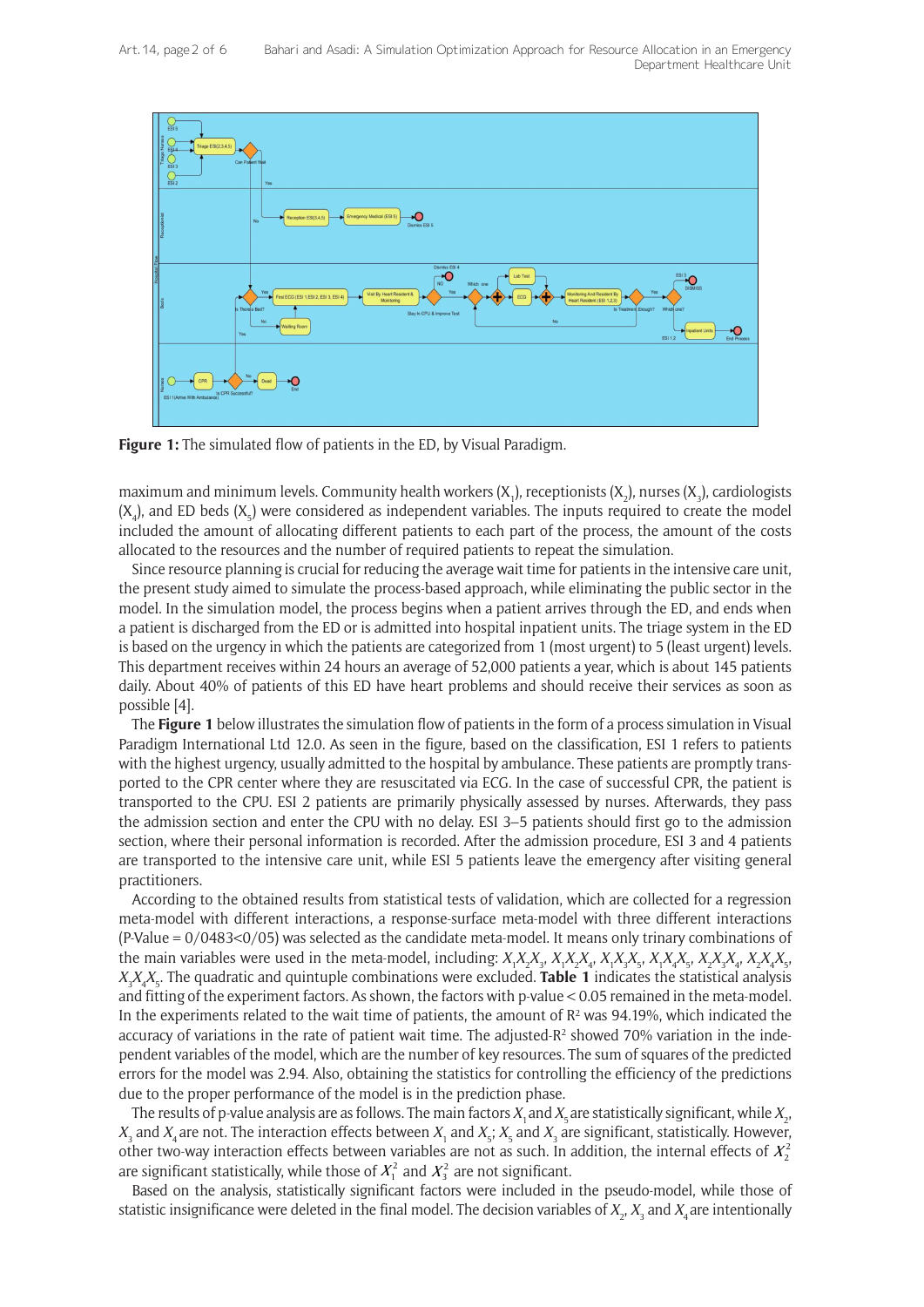| <b>Resource</b> | Sum of<br><b>Squares</b> | <b>Interaction</b><br><b>Estimation</b> | <b>Standard Error</b> | <b>F-Value</b> | P-value |
|-----------------|--------------------------|-----------------------------------------|-----------------------|----------------|---------|
| <b>Model</b>    | 1.67                     | 0.21                                    | 0.023                 | 3.89           | 0.0483  |
| $X_{1}$         | 0.21                     | $-0.08$                                 | 0.023                 | 12.05          | 0.0133  |
| $X_{2}$         | 0.039                    | 0.035                                   | 0.023                 | 2.28           | 0.1815  |
| $X_3$           | 0.040                    | 0.035                                   | 0.023                 | 2.30           | 0.1802  |
| $X_{4}$         | 0.035                    | $-0.033$                                | 0.023                 | 2.04           | 0.2034  |
| $X_{5}$         | 0.17                     | $-0.073$                                | 0.023                 | 9.91           | 0.0199  |
| $X_1X_2$        | 0.004                    | $-0.012$                                | 0.023                 | 0.26           | 0.6277  |
| $X_1X_3$        | 0.091                    | $-0.053$                                | 0.023                 | 5.29           | 0.0610  |
| $X_1X_4$        | 0.084                    | $-0.051$                                | 0.023                 | 4.89           | 0.0690  |
| $X_1X_5$        | 0.16                     | 0.071                                   | 0.023                 | 9.39           | 0.0221  |
| $X_2X_3$        | 0.072                    | $-0.047$                                | 0.023                 | 4.16           | 0.0857  |
| $X_2X_4$        | 0.041                    | $-0.036$                                | 0.023                 | 2.38           | 0.1737  |
| $X_2X_5$        | 0.013                    | $-0.02$                                 | 0.023                 | 0.73           | 0.4249  |
| $X_{3}X_{4}$    | 0.005                    | $-0.013$                                | 0.023                 | 0.30           | 0.6031  |
| $X_3X_5$        | 0.21                     | 0.081                                   | 0.023                 | 12.27          | 0.0128  |
| $X_4X_5$        | 0.006                    | $-0.004$                                | 0.023                 | 0.038          | 0.8515  |
| $X_1X_2X_3$     | 0.086                    | $-0.052$                                | 0.023                 | 5.02           | 0.0662  |
| $X_1X_2X_4$     | 0.004                    | $-0.012$                                | 0.023                 | 0.28           | 0.6136  |
| $X_1X_2X_5$     | 0.11                     | 0.057                                   | 0.023                 | 6.13           | 0.0481  |
| $X_1X_3X_4$     | 0.049                    | $-0.039$                                | 0.023                 | 2.89           | 0.1417  |
| $X_1X_3X_5$     | 0.16                     | 0.071                                   | 0.023                 | 9.29           | 0.0226  |
| $X_1X_4X_5$     | 0.036                    | $-0.034$                                | 0.023                 | 2.12           | 0.1961  |
| $X_2X_3X_4$     | 0.010                    | $-0.018$                                | 0.023                 | 0.59           | 0.4707  |
| $X_2X_3X_5$     | 0.041                    | $-0.036$                                | 0.023                 | 2.36           | 0.1756  |
| $X_2X_4X_5$     | 0.003                    | $-0.01$                                 | 0.023                 | 0.2            | 0.6711  |
| $X_3X_4X_5$     | 0.003                    | $-0.009$                                | 0.023                 | 0.18           | 0.6841  |

**Table 1:** Estimation of interactions and coefficients for patient wait time.

 $R^2 = 0/9419$ , *adjusted* –  $R^2 = 0/70$ , PRESS = 2/94, Adeq – Precisior = 9/020.

applied to the pseudo-model, despite statistic insignificance, considering minor errors. Therefore, the nonlinear objective function can be fitted using the regression model with three interactions according to equation 1.

$$
Y = 0/21 - 0/08X_1 + 0/035X_2 + 0/035X_3 - 0/033X_4 - 0/073X_5
$$
  
+ 0/071X<sub>1</sub>X<sub>5</sub> - 0/081X<sub>3</sub>X<sub>5</sub> + 0/057X<sub>1</sub>X<sub>2</sub>X<sub>5</sub> + 0/071X<sub>1</sub>X<sub>3</sub>X<sub>5</sub> (1)

The meta-model presented in equation 1 was implemented in the ED of the hospital to find the optimal number of key resources for reducing patient wait time within management constraints. The general mathematical structure for optimizing the resources was based on equation 2.

$$
\min Y = f\left(X_1, X_2, X_3, X_4, X_5\right) \tag{2}
$$

*Subject to*

| $L_i \leq X_i \leq U_i$                                 | For $i = 1, 2, 3, 4, 5$ |
|---------------------------------------------------------|-------------------------|
| $\sum_{i=1}^{5} C_i X_i \leq B$ For $i = 1, 2, 3, 4, 5$ |                         |
| $X_i$ Integer                                           | For $i = 1, 2, 3, 4, 5$ |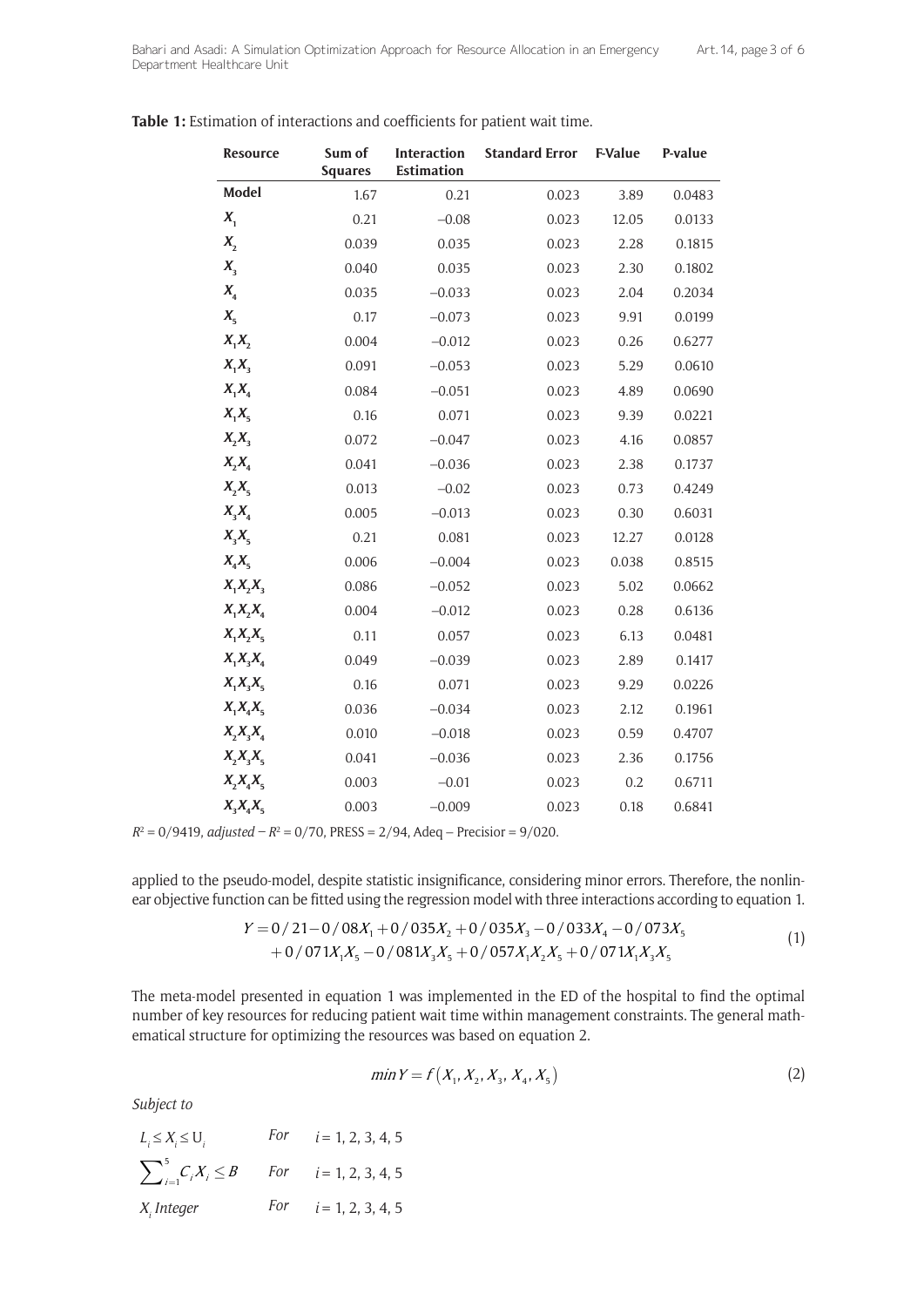*Y* = *The optimal combination of the ED resources with*  $X_1$ *,*  $X_2$ *,*  $X_3$ *,*  $X_4$ *,*  $X_5$  *variables.* 

 $L$ <sub>i</sub> and  $U$ <sub>i</sub> = The minimum and maximum acceptable level of resource capacities.

*Xi = The decision variable or the effective resources in the ED*.

*Ci = The cost of using each resource*.

*B = The available budget for the resources determined by the management and obtained by the sum of the costs of each resource*.

The model represents an optimization problem in which *Y* is the optimal combination of emergency resources to reduce patient wait time, and is a function of  $X_1, X_2, X_3, X_4$ , and  $X_5$  variables. This function acts as a black box, which is estimated by simulation, design and analysis of experiments with the desired accuracy. Establishing the optimal combination created by solving the model can minimize the wait time for patients. The parameters specified for all variables in this study, are shown in **Table 2**.

**Table 3** shows a comparison between current and proposed status, which was simulated for 381 patients over a working day.

The results demonstrated that the number of CHWs and beds played a significant role in the total average wait time for patients. Although the effect of other variables was not statistically significant, they were deliberately used in this study to determine the optimal combination of such variables by solving the problem. The results indicated a 49.6% decrease in total wait time of patients through replacing the combination of the proposed resource. Making such a decision is vital for management since the wait time of patients in ED, especially the most urgent ones, should be reduced as much as possible. In the proposed model, the optimal number of community health workers, receptionists, nurses, cardiologists, and rooms were determined as two, one, one, three, and ten, respectively. These changes reduced the costs of the system from \$4,140,000 to \$1,980,000. Accordingly, when resources were allocated in ED based on the proposed model, this model provided a 49.6% improvement in the wait time of patients (reduced from 4 hours and 42 minutes [282 min] to 2 hours and 22 minutes [142 min] in a working day).

The reduction in wait time (from 282 to 142 min) in the model of this research is satisfactory compared to the study conducted by Zeinali et al. [4] who managed to implement a 48% reduction in the total wait times of patients (reducing the time from 44 to 23 min), subject to both budget and capacity, in an emergency department in Iran. Moreover, this model can provide a 51% improvement in the level of existing costs, while the study of Zeinali et al. [4] managed to provide a 49% improvement. Also, compared to another study performed by Dengiz et al. [7] a better regression meta-model was offered due to their sufficient consideration of statistical analyses. They developed a production control model for a paint shop department in an automotive company in Turkey. Dengiz et al. [7] employed a regression meta-model with three interaction effects in their study and only provided a 15% improvement (maximum number of buses painted daily (10.475 buses)) in the investigation process. Thus, in the present research, a better level of improvement (51%) in the main study objective was obtained compared to this regression meta-model.

**Table 2:** Parameters specified for key variables.

| Decision variables $L_i$     |   | $\mathbf{U}_{i}$ | Cost |
|------------------------------|---|------------------|------|
| $(X_1)$                      | 1 | 2                | 0.6  |
| $(X_{2})$                    | 1 | 3                | 0.5  |
| $(X_{2})$                    | 1 | 6                | 0.8  |
| $(X_{\scriptscriptstyle A})$ | 1 | 3                | 0.7  |
| $(X_{r})$                    | 5 | 10               | 2    |

| <b>Status</b>   | <b>Decision Variable</b>          |  |     |                                     |     | <b>Wait Time</b><br>(minutes) | Costs<br>(S) |
|-----------------|-----------------------------------|--|-----|-------------------------------------|-----|-------------------------------|--------------|
|                 | Community<br><b>Health Worker</b> |  |     | Receptionist Nurse Cardiologist Bed |     |                               |              |
| Current         |                                   |  | -3- |                                     | 1 7 | 282                           | 4140000      |
| <b>Proposed</b> |                                   |  |     |                                     | 10  | 142                           | 1980000      |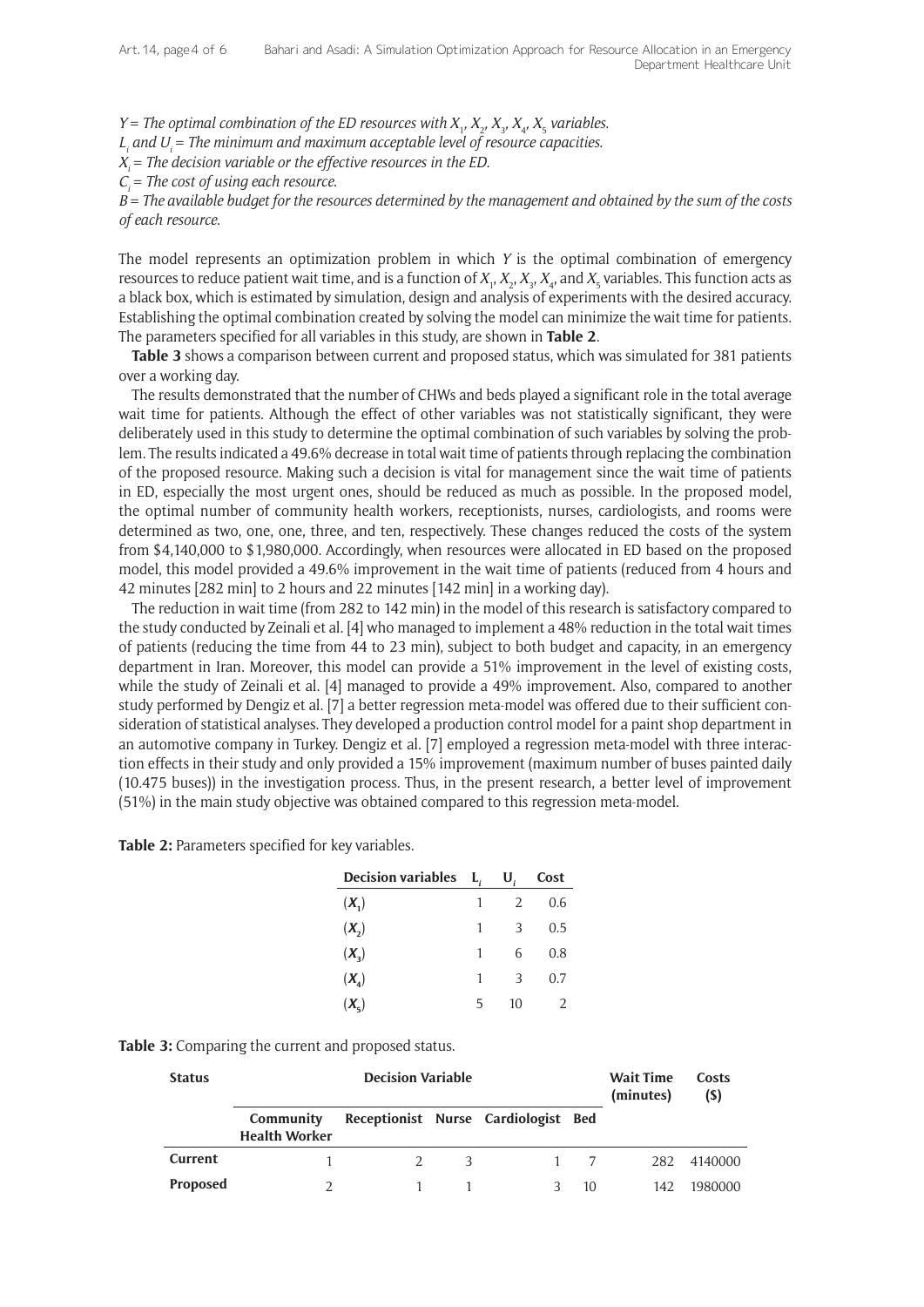The findings of the present simulation-model approach provide hospital managers with valuable data to control and re-design the admission-to-discharge procedure in the emergency department, in order to enhance efficiency. By considering the budget, the new configuration of 2 community health workers, 1 receptionist, 1 nurse, 3 cardiologists and 10 beds, with 142 minutes of patient wait time, shows a 49.6% wait time improvement and a reduction of 51% in resource usage.

Based on the findings of this study, several recommendations are provided to improve the performance of this emergency department. a) Increase accuracy and improve timing of patient services to reduce losses and resources. To do this, community health workers, receptionists, nurses and cardiologists need to be on time. Also the required information (patient records and test results) has to be available at the right time. b) Re-evaluate emergency department scheduling to ensure that the process time is accurate. We recommend health care managers collect and record process data on emergency department processes systematically to develop decision support systems, as well as to monitor and evaluate the processes and resources of the ED. Of course, we know that data collection is not easy, and will require working groups and the use of information technology. c) Managers of the ED can evaluate the wait time of patients within the constraints of budget to decide whether there should be an increase in budget for a special performance level, or that the patient should spend more time in the system and accept this service because of budget limitations.

We believe that the proposed model helps managers save time, money, and resources, and is the foundation to reduce patient wait time. Also the model of this study can be easily reused, with minor changes, in other emergency departments in Iran.

Further research can be conducted for determining the optimal combination of resources to solve other complicated issues in real-life by applying the presented method, and by using other meta-models such as Kriging and neural network. Also, it is recommended that the results of the suggested studies by considering one problem with more than one objective should be compared with the results of the present study.

#### **Acknowledgements**

The authors would like to thank all of the individuals involved in data collection, field monitoring, and data analysis for this study. The authors also thank the managers and staff of Tehran's Modarres Emergency Department for their participation in this study and for gathering the necessary information, for survey feedback, and for overall help with the study.

### **Competing Interests**

The authors report no relationships that could be construed as a conflict of interest. All authors contributed to the writing of this review article.

#### **References**

- 1. **Trzeciak S, Rivers E.** Emergency department overcrowding in the United States: an emerging threat to patient safety and public health. *Emerg Med J*. 2003; 20: 402–3. DOI: https://doi.org/10.1136/ emj.20.5.402
- 2. **Hoot NR, Aronsky D.** Systematic review of emergency department crowding: causes, effects, and solutions. *Ann Emerg Med*. 2008; 52: 126–136. DOI: https://doi.org/10.1016/j.annemergmed.2008.03.014
- 3. **Zilm F, Crane J, Roche KT.** New directions in emergency service operations and planning. *J Ambul Care Manage*. 2010; 33: 296–306. DOI: https://doi.org/10.1097/JAC.0b013e3181f5343d
- 4. **Zeinali F, Mahootchi M, Sepehri MM.** Resource planning in the emergency department: a simulation-based meta modeling approach. *Simulation Modeling Practice and Theory*. 2015; 53: 123–148. DOI: https://doi.org/10.1016/j.simpat.2015.02.002
- 5. **Zeinali F, Mahootchi M.** Application of meta-modeling for resource planning in healthcare unit. *9th International Industrial Engineering, K. N. Toosi University of Technology*. Tehran, Iran 2013. [In Persian].
- 6. **Amaral TM, Costa APC.** Improving decision-making and management of hospital resources: an application of the PROMETHEE II method in an emergency department. *Oper Res Health Care*. 2014; 3: 1–6. DOI: https://doi.org/10.1016/j.orhc.2013.10.002
- 7. **Dengiz B, Tansel F, Belgin O.** A meta-model based simulation optimization using hybrid simulationanalytical modeling to increase the productivity in automotive industry. *Math Comput Simul*. 2016; 120: 120–128. DOI: https://doi.org/10.1016/j.matcom.2015.07.005